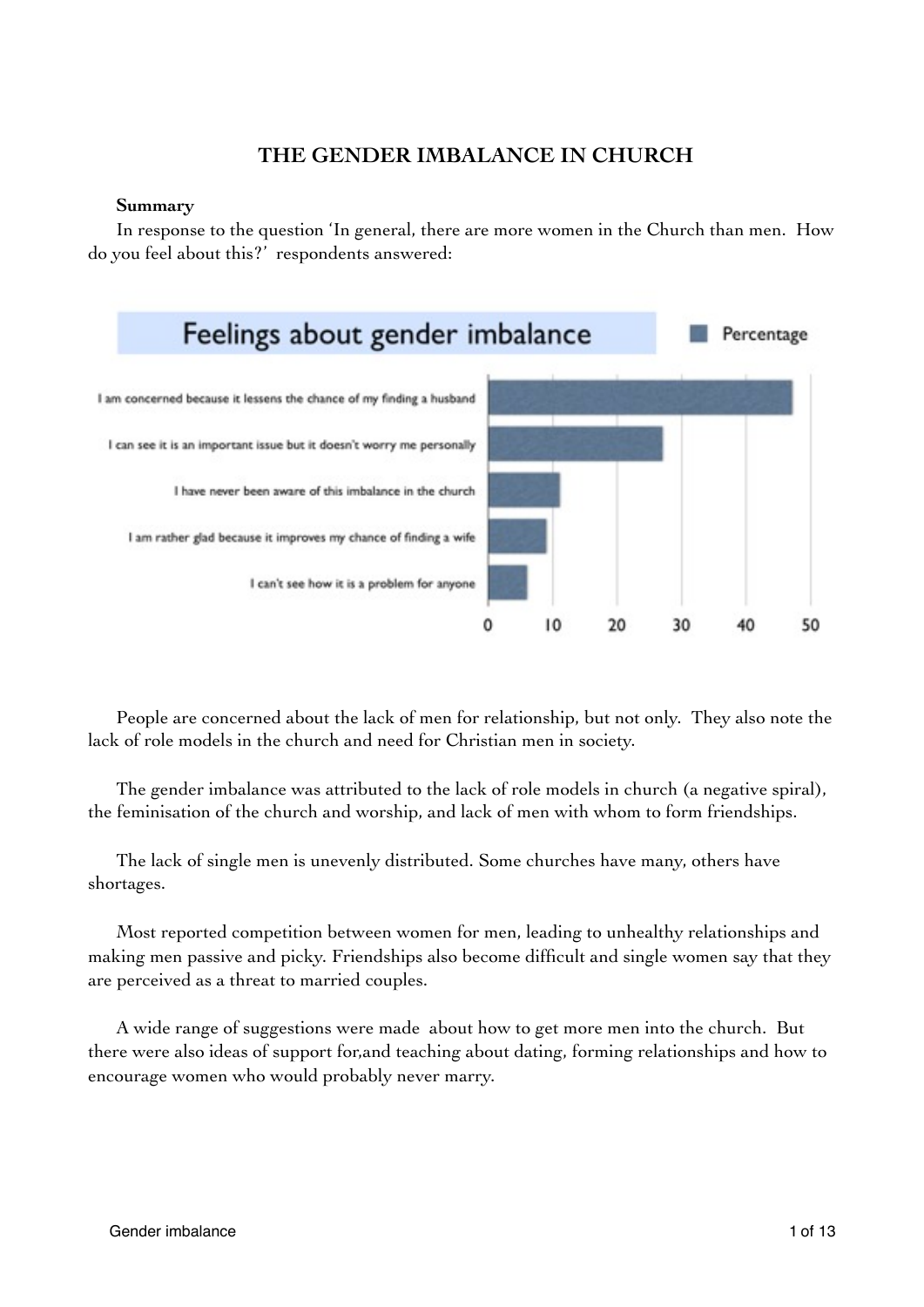# **The imbalance of men and women in the Church**

### **Overview**

Respondents were asked their feelings about the imbalance of gender in the Church. **In general, there are more women in the Church than men. How do you feel about this?** 

2,362 answered the question as follows:

47% I am concerned because it lessens the chance of my finding a husband 27% I can see it is an important issue but it doesn't worry me personally 11% I have never been aware of this imbalance in the church 9% I am rather glad because it improves my chance of finding a wife 6% I can't see how it is a problem for anyone

In addition, comments were invited as follows:

**' Any comments? Can you comment on how the disparity might affect behaviour and relationships between men and women in the church? How could things be improved?'**

612 comments were made. Because the comments were different from each other, all 612 answers were analysed in detail.

Some affirmed the question:

*• This is the number one issue that needs to be addressed nationally. (282)*

Others said that their primary concern was not about whether or not the imbalance would affect opportunities for marriage, but that the life of the church itself was impoverished as a lack of men in many churches.

- *• I'm concerned but not because it lessens my chance of finding a husband it means that for some or many reasons the church isn't relevant or speaking to the men in our society (585)*
- *• We need to ask why men are put off becoming Christians and engaging in a Church family as our primary concern, not about building a fish tank of potential marriage partners. (396)*

The impoverishment of the church due to lack of men focused around three areas:

- The lack of role models.
	- *• As a youth worker, I'm always struggling to find men (of any age) to be role models for the young people I work with. (4)*
	- *• I find it more concerned because there needs to be strong male role models in the Church, to then support and encourage other young men in their faith. Also, if I were to*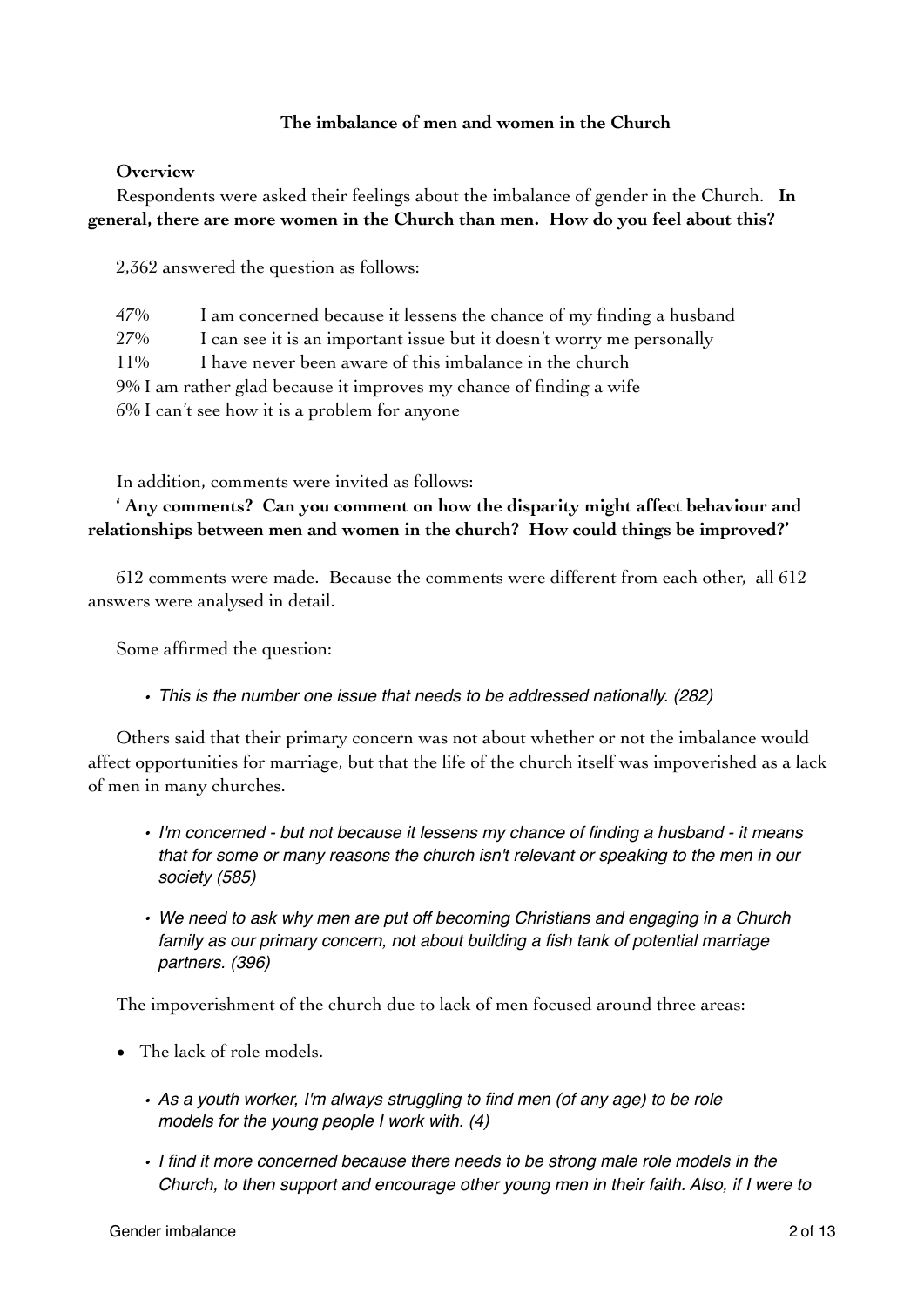*get married and have children, I would like if I had a son, for them to have several examples of Christian men in their life. (133)*

- The contribution that both can make to the life of the church
	- *I would love to see more men in church as I strongly feel God designed men and women differently and men are needed to lead and be role models and a strong voice and this is what we are missing by not having more men in church. (278)*
	- *• ... the lack of men in the Body of Christ is rather more worrying than just solving the too many single women who want to be married situation. As I'm sure we all realise the family of believers grows when we marry and raise children in Godly family units but the Body is unbalanced and weakened when it lacks members of both genders. (370)*
	- *• It is an important issue but not just because it will lesson the chance of me finding a husband. I think the gender imbalance looks odd to those looking on from outside the church. I would be suspicious of a group of people with such an imbalance! I think it weakens our witness to the world. I think it creates problems in families. (415)*
- Society needs Christian men
	- *• ... bad news for men who are effectively ignoring God, and for society as a whole, which would be healthier with more committed Christian men (453)*
	- *• This is, or ought to be, a major issue for the church's engagement (or failure of engagement) with the world, being salt and light etc. - what it means for salvation and redemption, and what it means for morality, ethics, in every walk of life, not least in business, finance etc, also for environmental stewardship, attitudes towards welfare state, conduct of politics etc etc etc. If church is largely seen by men as irrelevant or for those who are non- macho, not real men etc, this is a far more tragic issue for God's world, and all humanity, than whether or not single women are likely to find a man in church!! (334)*

Many also pursued the line that relationships should not be a main reason in attending church:

- *• I would not think church to be a place where sexual tension would be affecting behaviour between men and women. We do need to remind ourselves that we are in the Holy presence of God, we know that we cant earn his love but that does not mean that we must not make every effort to respect His Holiness. Don't think I am making out that I am not capable of impure thoughts because I, like most of us, (I guess) am. (480)*
- *• I do believe there are more women in the church than men but I don't believe most have any desire to form a relationship within the church. Church is not a place to form relationships. Quite the reverse I feel many women positively avoid friendship with men. For some reason women cant accept that guys are not constantly on the pull even in church. I avoid women in church in case I give the wrong impression. (253)*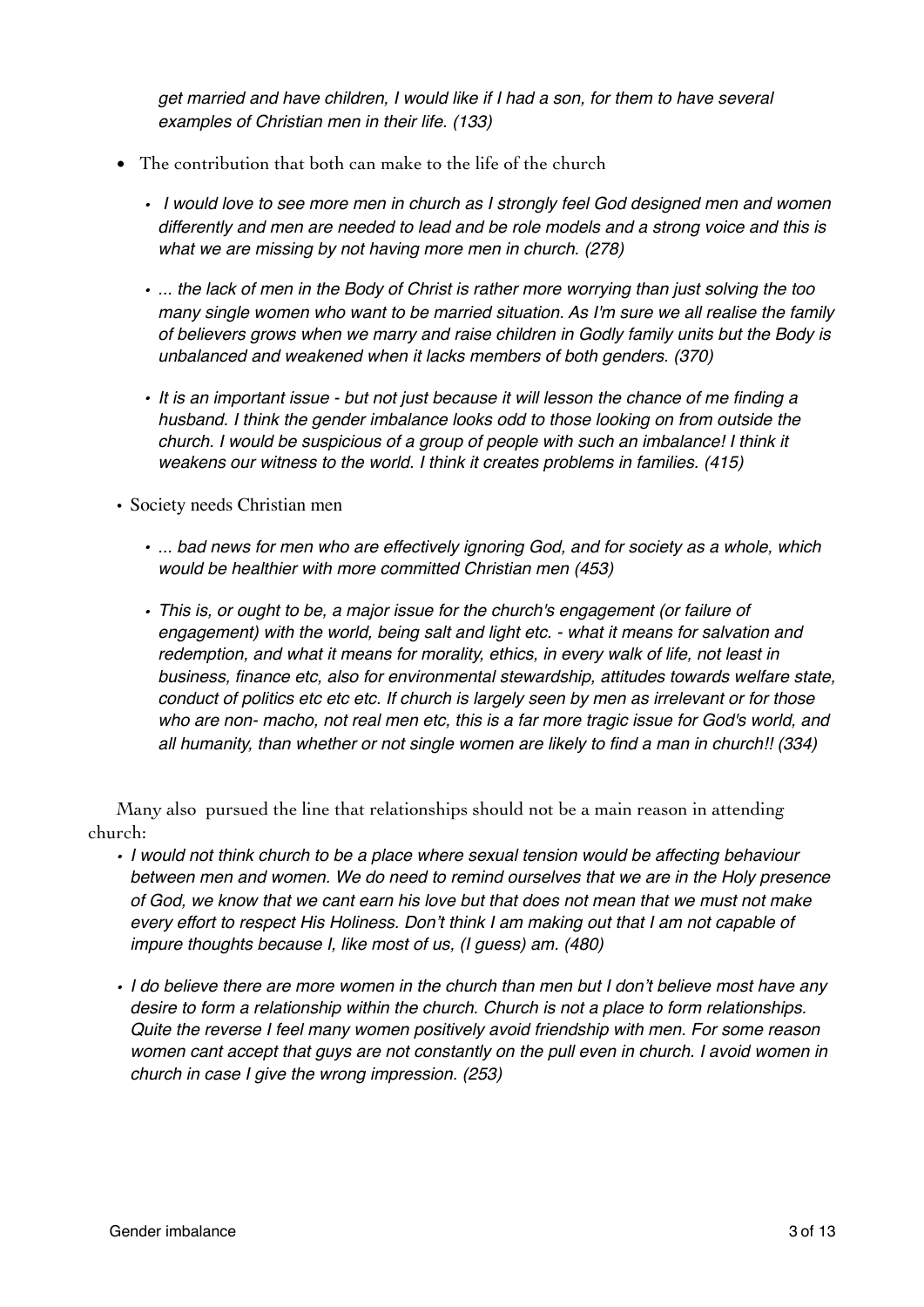# **In general, there are more women in THE CHURCH than men. ….**

300 directly addressed the questions. Although most accepted the assertion, 14% commented that it wasn't true in their local church. The following reasons were given when this was the case:

- there were so few singles or eligible singles
	- *• As regards finding a partner, there are so few single people (of any gender) in the church that this issue has little effect! (553)*
	- the distribution of singleness is different between the genders
		- *• The imbalance between men/women is exaggerated by single parents/mothers. With so many single mothers 30y - 50y, the rest of us (women) get tarred with the same brush. (390)*
		- *• It may be true in actual figures, but not for dating because of the age distribution (lots of older widows, for example)*
- there were more single men than women
	- *• Most churches in my local area have the opposite problem far more single men than single women! I wish we had the problem of "too many women" as the chances of finding a nice godly woman might increase! Many church events and Christian parties here are very man-heavy - one BBQ had 45 single men and only 5 women (4 of whom were married) (377)*
	- *• I think this is true of certain evangelically-directed churches but in traditional Anglican churches the ratio is most definitely the reverse of what you state! My church is full of young single men. (450)*
	- *• I think this is much more a local issue (eg in Harrogate there seem to be more single men) whereas in other towns the women seem to be more numerous (611)*

A few disputed the figure, one saying that this was a myth and another that it is only visible because men are not sociable and so not seen.

Several pointed out that this was not only an imbalance seen in the Church. It was also seen in many other organisations that were voluntary, for example attending adult education and committees, such as for schools or the local community. Women outnumber men in most voluntary organisations, it is claimed.

Others asserted that this was true historically from the earliest days of the Church This is in contrast to the synagogue and probably reflected the women-friendly gospel of Jesus when compared to other Jewish teaching. Six noted that, from a sociological perspective, the church was an organisation of women led by men leading to distortion and fragmentation of healthy relationships.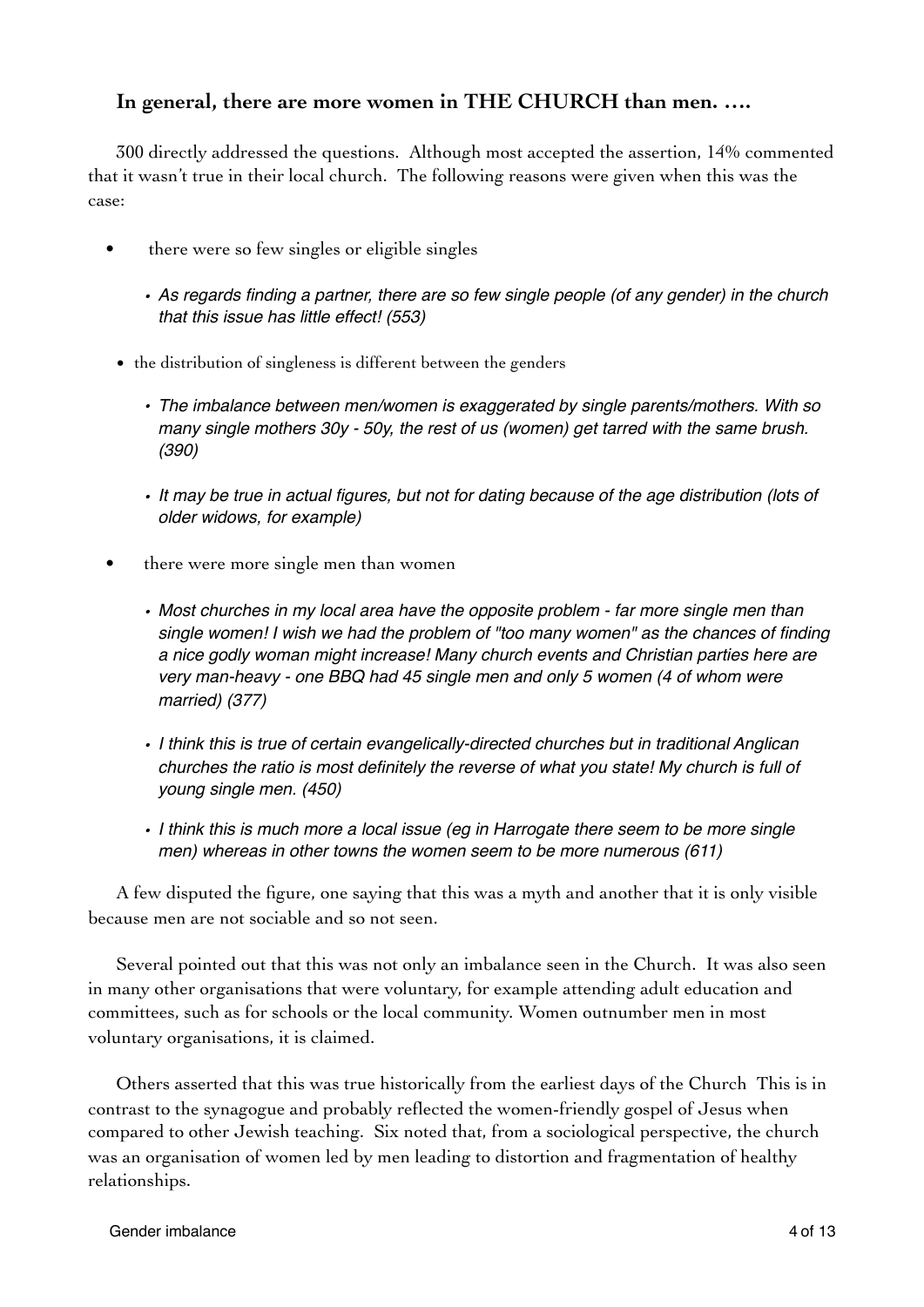Five stated that this is God's will and part of his plan.

*• So although this imbalance of men and women is a challenge, if I believe God is sovereign then he hasn't screwed up on this and there is a purpose and reason. (487)*

# **Attributed reasons for M/W imbalance**

People generally accepted that there is a generic problem in the imbalance, although the primary problem not necessarily related to finding a spouse of the same faith (42/300, also 14%) but with the lack of men in the church, which in turns leads less men to be interested.

The reasons given included:

- Femininisation of the Church  $(13%)$  and its worship  $(3%)$  leading to passivity and the current trend towards emotionalism.
	- *• Men are forgetting how to be men and the church is becoming quite feminine in many ways - some song lyrics make it sound like Jesus is my boyfriend - why would a guy want to sing that!* (402)
	- *• Many men feel very uncomfortable in church these days (and there are times when I include myself in their number). Women don't seem to realise how genuinely off-putting "Jesus is my Boyfriend" worship and attitudes can be to men (9)*
- The lack of masculine role models (carefully distinguishing the male gender from masculinity). Both men and women mentioned various aspects of men in their churches as being 'not manly':
	- *• Church is definitely too feminised tho needs some good strong, manly men in leadership and congregations. Fed up with girly stuff and "wet lettuce" guys! (377 Male)*
	- …*the view from the outside of the church is that it's a place for the non-macho types...* (84 Female)
	- *Having more men in the church, particularly more overtly masculine men, would be good for church in general, and would also attract a wider spectrum of women.* (607 Male)
- Lack of friendship patterns for men.
	- *• It is not a beneficial environment for men and boys to be surrounded by churches predominant with women all the time. They have their own issues which can only be effectively dealt with by other men and they need to be supported by each other. (154)*

There were some comments about psychological aspects of church. Did passivity in worship and theology of 'relinquishing control to God' (209) lead to some kind of learned helplessness?

#### Gender imbalance 5 of 13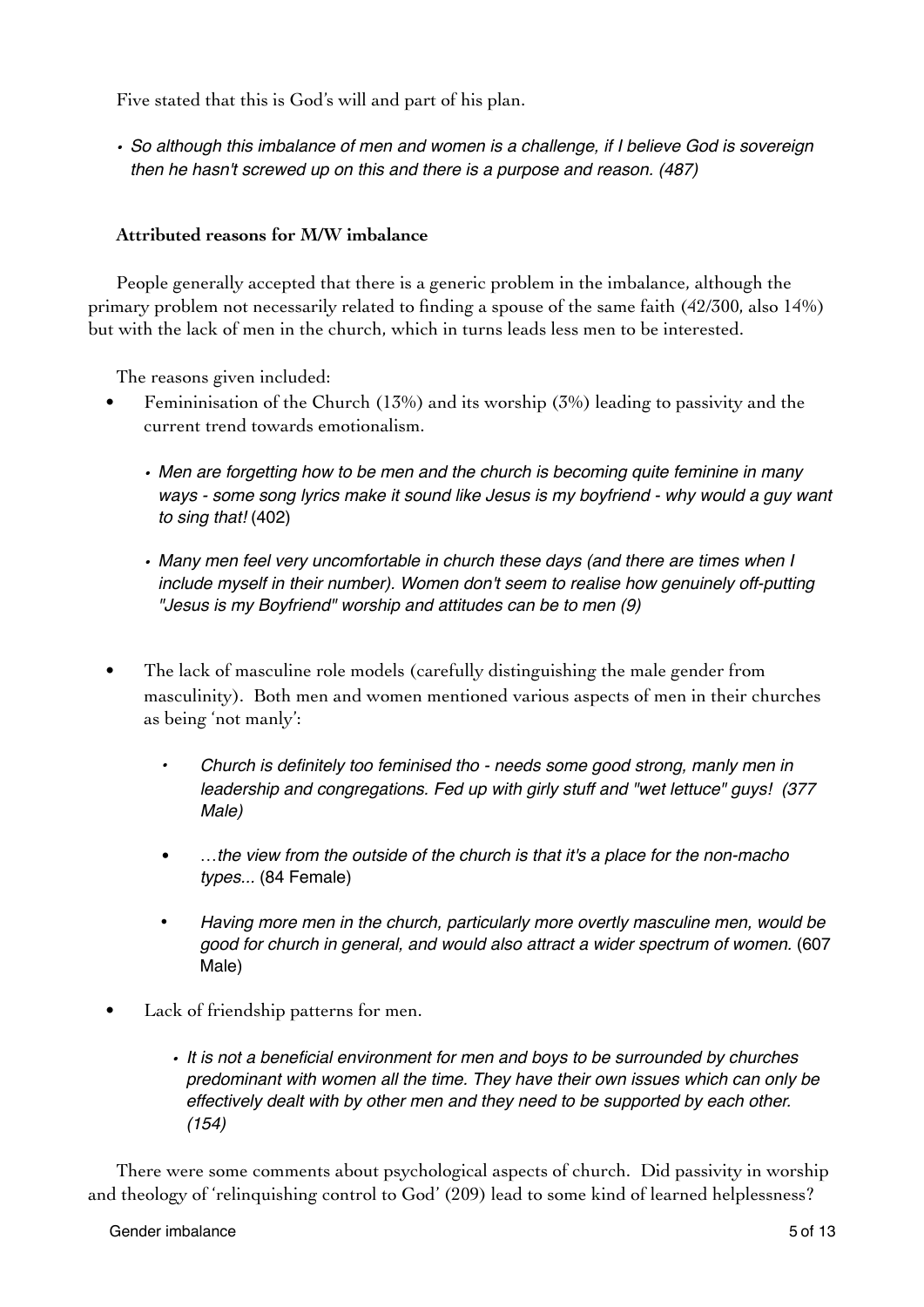Two commented on the difference between men who had been in the church for a long time ('willing to be controlled') versus those outside or coming in later who were perceived as more masculine.

- *• …the choice of men will lessen and you will look outside for men with more character and less controlled. (274)*
- *• Churches seem to be feminised, hard to be a proper man. Men need to be drivers not passengers. Being a passenger makes men passive... affecting natural leadership. (202)*

# **Behaviour and relationships between men and women in the church? Results or repercussions of imbalance.**

The results in terms of relationship are reflected in various patterns.

### **Competition for men in many churches**

In many churches there appears to be competition for men:

- *• With more women in the church than men, there is more competition and with me I do have issues with jealousy and I know I am not very attractive so this is a constant threat and heartache. (549)*
- *• It is often funny to see the little 'bake-off' competitions that go one between the women when a new single man enters the church. (87)*
- *• It is very competitive and it is all single women talk about is meeting the right partner (556)*
- *• Women buzz around eligible men in church like bees around a honey pot. I can't bear to compete (483)*
- *• Women can behave badly towards the few men within the church (399)*
- this is role reversal men should chase women, not the other way round
	- *• Women feel like they have to chase and compete... role inversion! (397)*
- that friends may be lost as they turn into competitors
	- *• Have seen some women getting very competitive over guys have had friends who have fallen out with other female friends over it. (204)*
- that men get better than they deserve
	- *• It seems to me that this situation has resulted in men being very passive and just sitting back while women are chasing and being quite desperate and often (forgive my bluntness) end up going for someone who does not have much going for them. There is a much wider variety and selection in wider society and the men will even ask you out and don't expect to just sit there and do nothing. This is doubly problematic when you*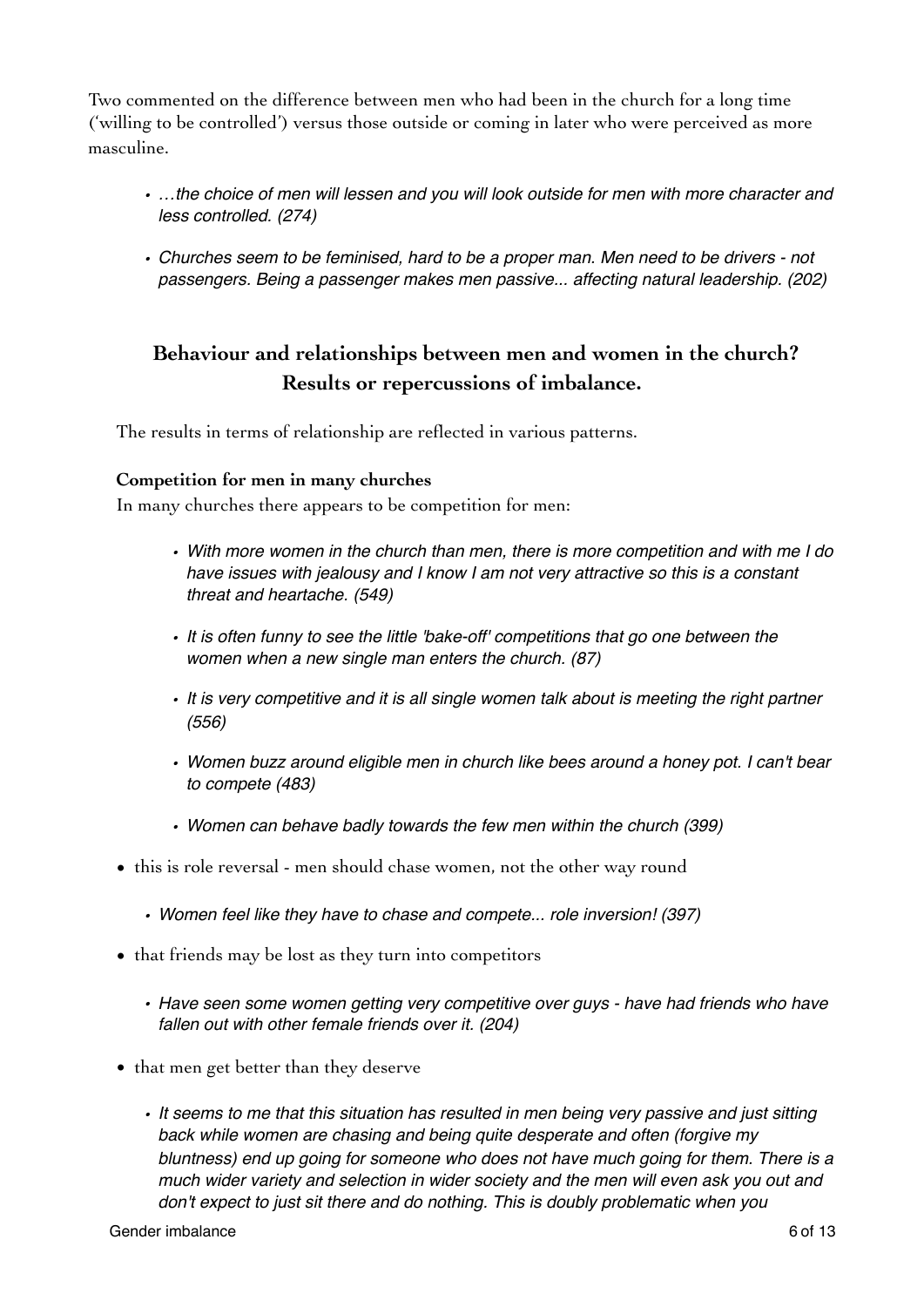*consider many Churches are still preaching that the wife should submit and the husband should lead and initiate. How is that going to work when the woman has had to initiate the situation? (509)*

*• Also some christian men can take advantage of this as they know they have a good choice of women to choose from, and date prettier girls than they would be able to normally. (487)*

• both women and men say that men can back off, be fearful of being 'pounced upon' and get concerned that every interaction is seen to be too significant.

- *• I can also see how this must be really intimidating for a guy to go to church because he's likely to be pounced on :) (348)*
- *• The men who may be outnumbered may feel threatened if there are too many interested ladies coming onto them. This may also show women to be desperate when they are not and all they want is have some male companionship.(548)*

Some choose to look for non-Christian husbands (both because of the number and kind of men available). Others accept that the situation is hopeless and assume at much younger age than non-Church attendees that they will be single:

*• Christian women appear to make major life decisions which assume they are likely to remain single at a much younger age than non-Christian women (e.g. becoming a missionary, adopting a child) (29)*

# **Women say that men have too much choice**

Women say that the men have great choice, and are picky, indecisive, play the field without sufficiently valuing single women.

- *• I've had several men flirt with me and play one women after the other (some intentionally,*  some not) and this damages the women in the church because its like water in a desert when *there are men around! Its confusing to be treated this way. (203)*
- *• Sometimes it makes men arrogant. They can pick and choose. One man rejected all the church girls , met a non-christian at work and took her to church. Girls feel it`s not fair! (394)*
- *• Sometimes it feels as though the guys have too much choice so then they don't make any choice! They are always waiting for someone better to come along, that elusive perfect person. And they can because chances are they probably will, and if not no bother, when they are ready to settle down they will find someone because there is a queue for them. Also men don't have a fertility time clock so can wait until they are a bit older. (326)*
- *• Of course having very few men in the church is a problem when looking for a husband. When there are 2 men and over 15 single women, you have to be extremely attractive to even have a chance to meet someone. Single men often appear to have a high opinion of themselves because there are so many single women who are making them feel wanted and attractive. In the outside world, the balance would be redressed. (381)*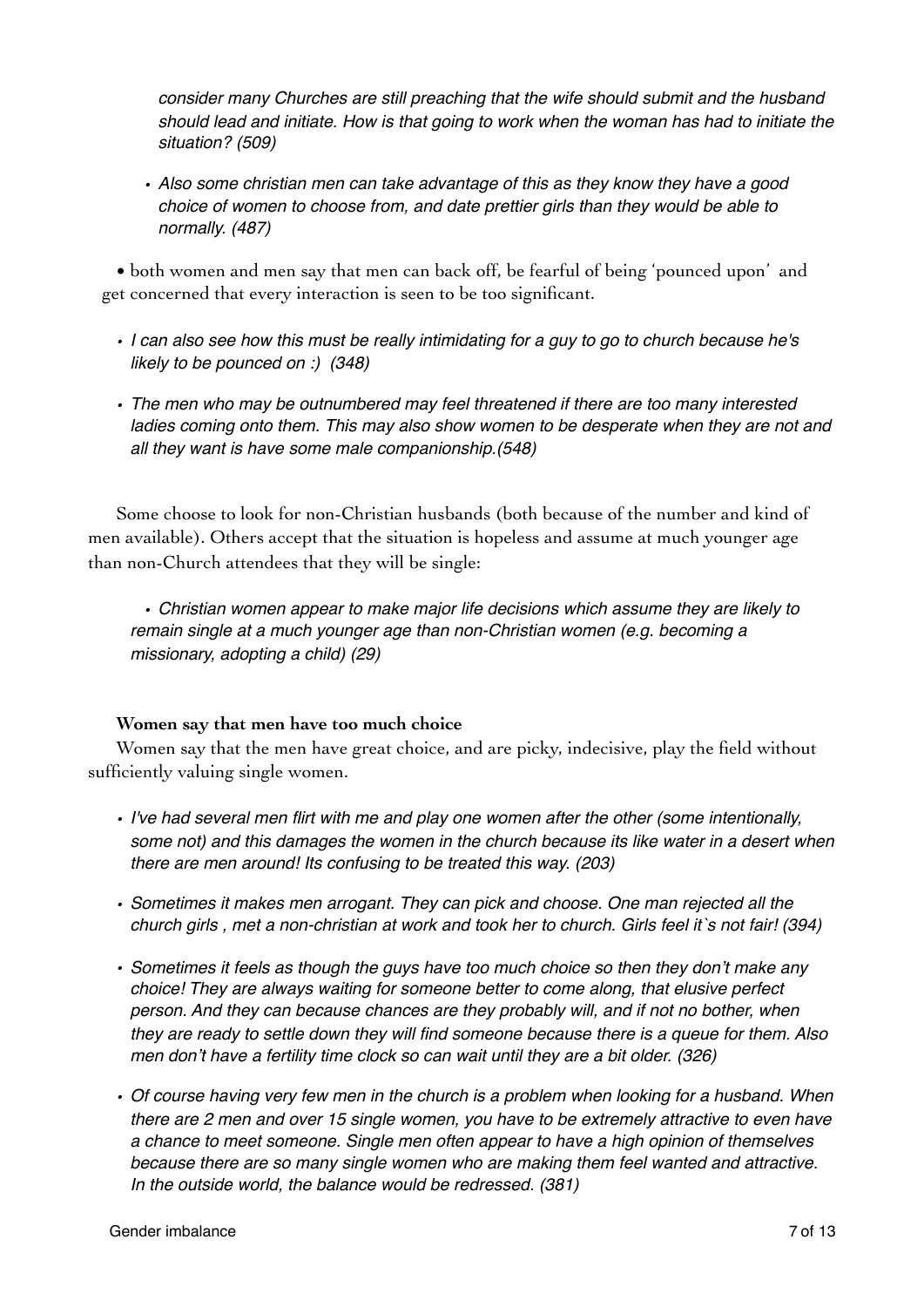- *• I don't want to stereotype but I have known many single christian men that really struggle relating to women in general. (370)*
- *• I think it is part of the reason why men in church seem scared too commit, there is no sense of competition and too much choice - I think this might encourage a fear of 'what if someone better comes along' (340)*
- *• Disparity leads to men not feeling they have to 'compete' for women and not always treating them well. In my experience men 25-40 in church are all interested in women in their mid-20s leaving any women over 30 "on the shelf" (602)*

# **Men wonder why they cannot find someone**

Men, on the other hand, were more reflective in wondering what was wrong with them. If the odds were in their favour, then why were they single? It made some feel 'even more depressed'.

- *• Eek… I must have two heads or look green*. (267)
- *• I think that there is seen to be more women creates expectations that are unhelpful. Men are given an expectation that they will find someone and are therefore find it more difficult if they don't. (8)*
- *• It doesn't matter what the odds are its about finding someone compatible. According to the statistics I should have babes flocking at my feet. Errrr, not happening. And those single women who are around are not compatible (marital status, wanting kids etc). (562)*
- *• In theory, this should be good for me. But it does make me wonder why I've not been able to find someone. And it saddens me, because many Christian women suffer because of it. It's possible, if there were a better gender balance, it would reduce my chances, but I would want that change anyway. On the other hand, it's possible it would create a more healthy church, and that might make things better all round. (291)*

Several noted how the situation hardens hearts, so that dating becomes more unlikely and singleness more accepted and so on.

*• Also I don't personally think it works in single Christian mens' favour either, because single Christian women become hardened to the chance of meeting any men at church and this just further contributes to the general distance between single Christians of both sexes. (102)*

### **It is hard to make friends with members of the opposite sex**

One of the more common of the comments was how to be friends with the opposite gender when they were single, without everyone thinking this initiated a relationship, thereby threatening others around or married people in the church trying to match-make.

*• As someone who has,always had male friends outside of Church, regardless of my marital status, I miss male friends. (212)*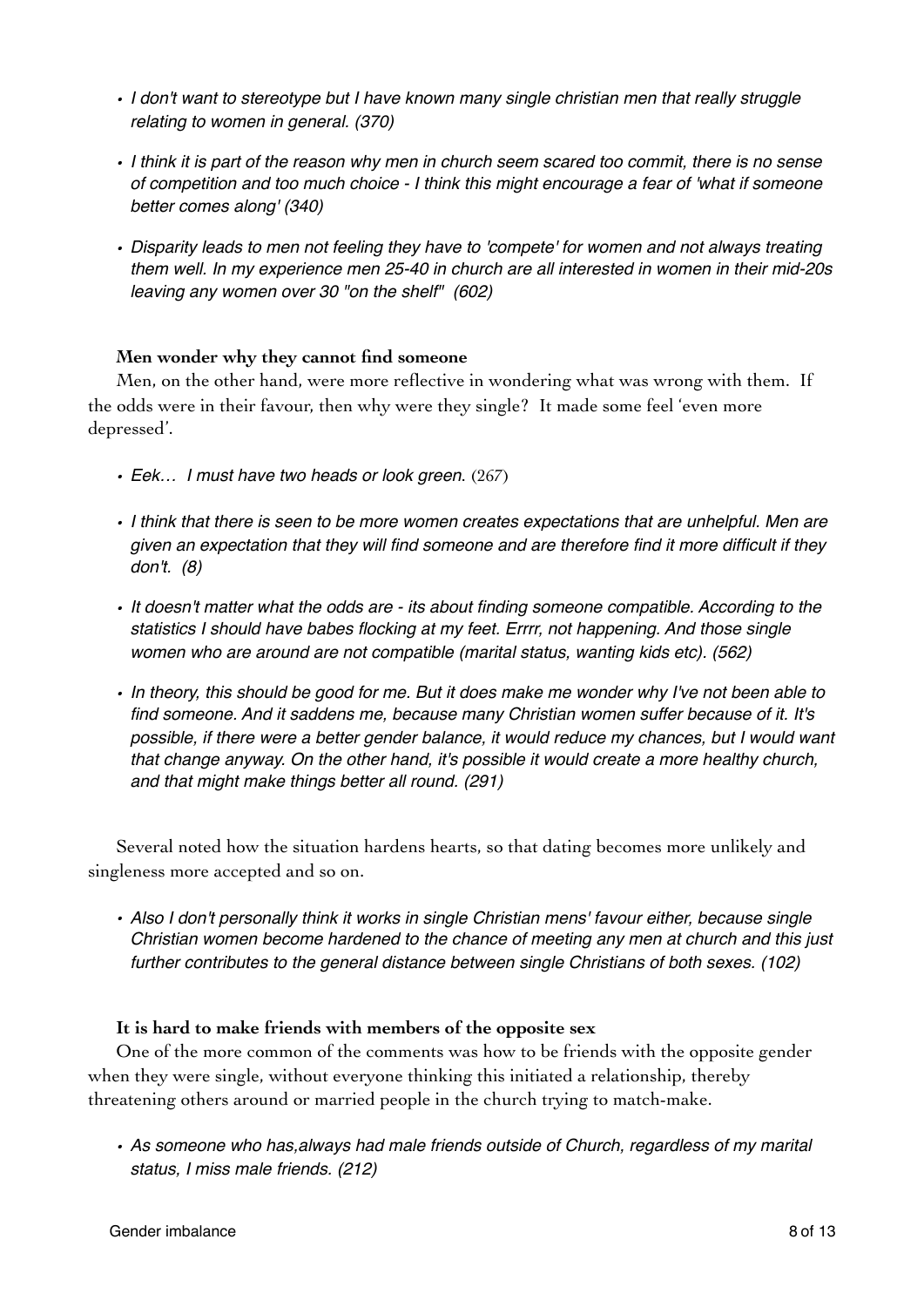- *• Working with men who are single often leads to a lot of gossip and people asking about why I'm not dating them. The church/people still don't get that you can be good friends with a man and not feel any desire to date/marry him. (447)*
- *• I would find it less of a problem if it were possible to get to know men as friends without the pressure of everyone watching and waiting for something to happen, most men seem to avoid contact unless they're interested in a relationship, I would love to have male friends, as I did when I was younger. (421)*
- *• Makes relationships more difficult/ uncomfortable. Harder just to be friends. Some men assume women are pursuing them just because they talk to them etc. Makes some men confused or complacent about relationship/dating. (352)*
- *• The other main problem I've experienced is the way that any conversation between a single man and single woman in the church leads to ridiculous nudge-nudge behaviour from others in the congregation. When I was younger this used to put unhelpful pressure on one of my much needed platonic friendships with a guy, and made it much harder to behave naturally and flirt naturally with the one guy who did turn up on my radar. (222)*

### **Single women are perceived as threats to married couples**

However the situation was reported as equally bad when trying to make friends with married people. In particular married men seem very fearful to talk to single women, even though they might be the only male role model around to discuss things with.

- *• As a single woman, it makes it hard to have meaningful conversations with men in the church as some married men are wary of talking and there are few single men. (273)*
- *• Also, you have to be careful when talking to married men as their wives appear to think you are trying to steal them! (584)*
- *• Interesting that should talk about behaviour, I once made the mistake of sitting next to a married men at a social, within moments he and his wife had moved. What did they think I was going to do? Unbelievable On another occasion, I had just told the wife of another man about the aforementioned happening, she was sitting one up from me, she sympathised with me, but when her husband came over he wanted to move, she looked extremely embarrassed saying "' ' wants to sit next to so and so....." Yes ok I said but you can imagine how I felt. I can assure whatever I may do in private with someone special, it does not occur*  in public let alone at church, needless to say I choose very carefully where I sit at church at *social occasions, in fact very often - unless a good friend is going I don't bother. (312)*
- *• ... married women are sometimes guarded if speak with their husbands. This is mildly depressing, as I would never, ever consider an affair with a married man, and it's not great to be be perceived as a threat. (462)*
- *In addition, you are treated differently by married christian men. And most married woman see single women as a threat. I hate being a single at church and everyday I pray that I can meet something and 3 years later I only seem to meet the wrong person. (2)*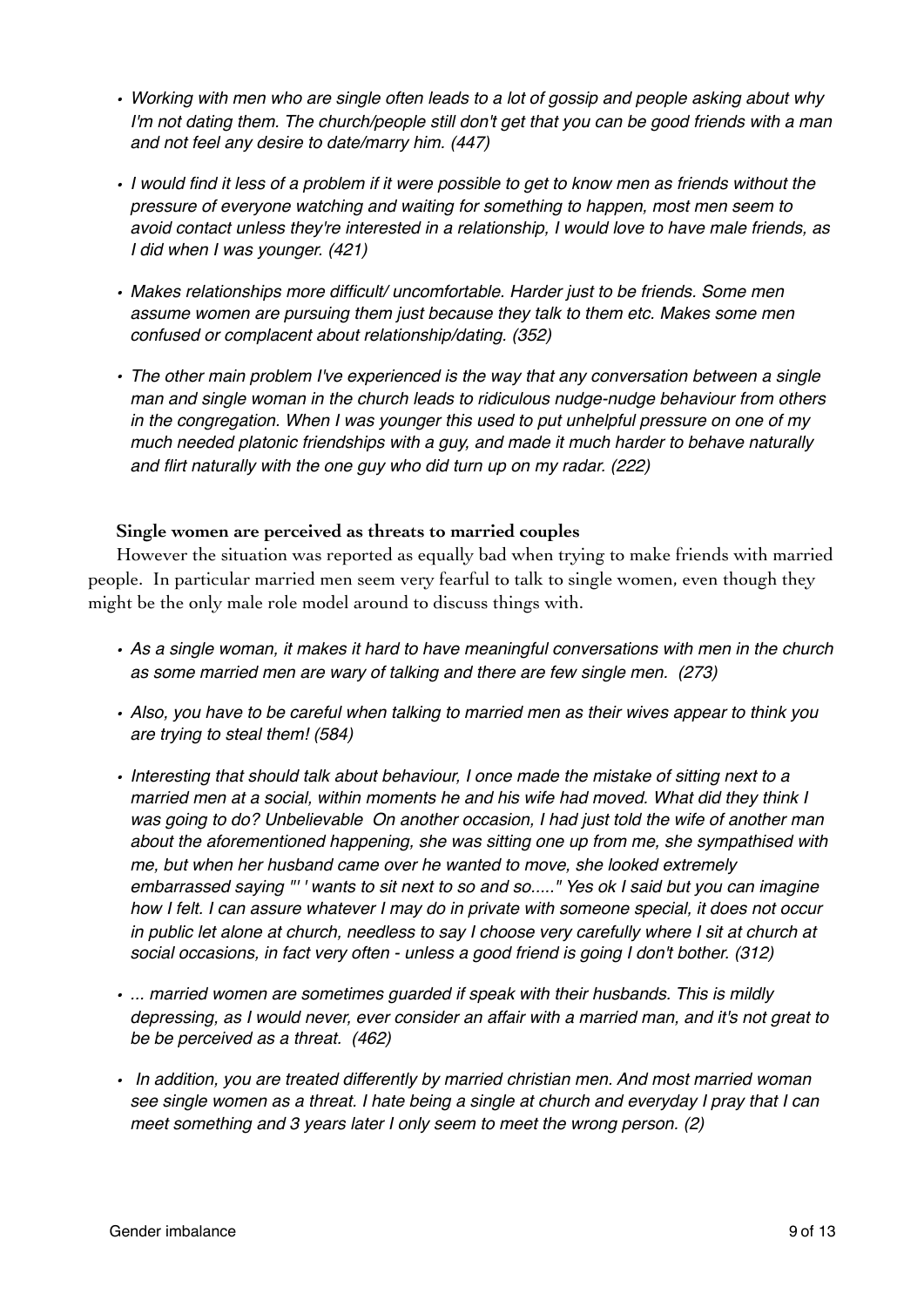# **How can things be improved?**

Ideas for addressing the situation ranged widely covering the church, singles and men.

### **Outreach to men**

- Outreach to men was reported as more limited than for women. Women were more out and about in the local community, with outreach often tea/coffee/soup occasions, toddler groups, and evangelism done at school gates.
	- *• It would help if people took spending time with non Christian friends seriously. Evangelism is not a tack on to your life. Church's so often demand we 'do evangelism' but actually I commit the majority of my work and social life to non -Christian friends. How else are we going to bring men in? My generation don't want to go to events! They just want to chat in the pub and engage with exciting people who think and bring hope - that's US. Why are we stuck in church meetings? Men do activities. Lets get OUT THERE.*
- Present gospel as difficult and challenging
	- *• If we would occasionally show some fight, more men would be interested. The predominant mindset of my non Christian friends is that it's a place for the weak and those who need to be told about love. They don't see God as a warrior (609)*
	- *• Church needs to be challenging so that men feel it has something to say to them. Church is quite comfortable for many at the moment and this attracts women. (563)*
	- *• The church and events tend to be very female focused and touchy-feely. A lot of males I know says it doesn't challenge them, they need the academic argument as well as being told about a relationship. (486)*
	- *• The more the authentic difficulty of following the Gospel is emphasised, the more men join. (83)*
- Famous Christian man talking openly (cf Stephen Fry and mental health)
	- *• I think some men are afraid to attend and show they're vulnerable, or searching for something, maybe it's not macho or they think it's not relevant to them - maybe the church needs to "man up"!!! Maybe have famous men talk about their faith in the same way mental health was highlighted by Stephen Fry, etc... Just a thought.... (139)*
- Alpha in pubs and golf clubs
- Discuss what would bring married women's husbands to church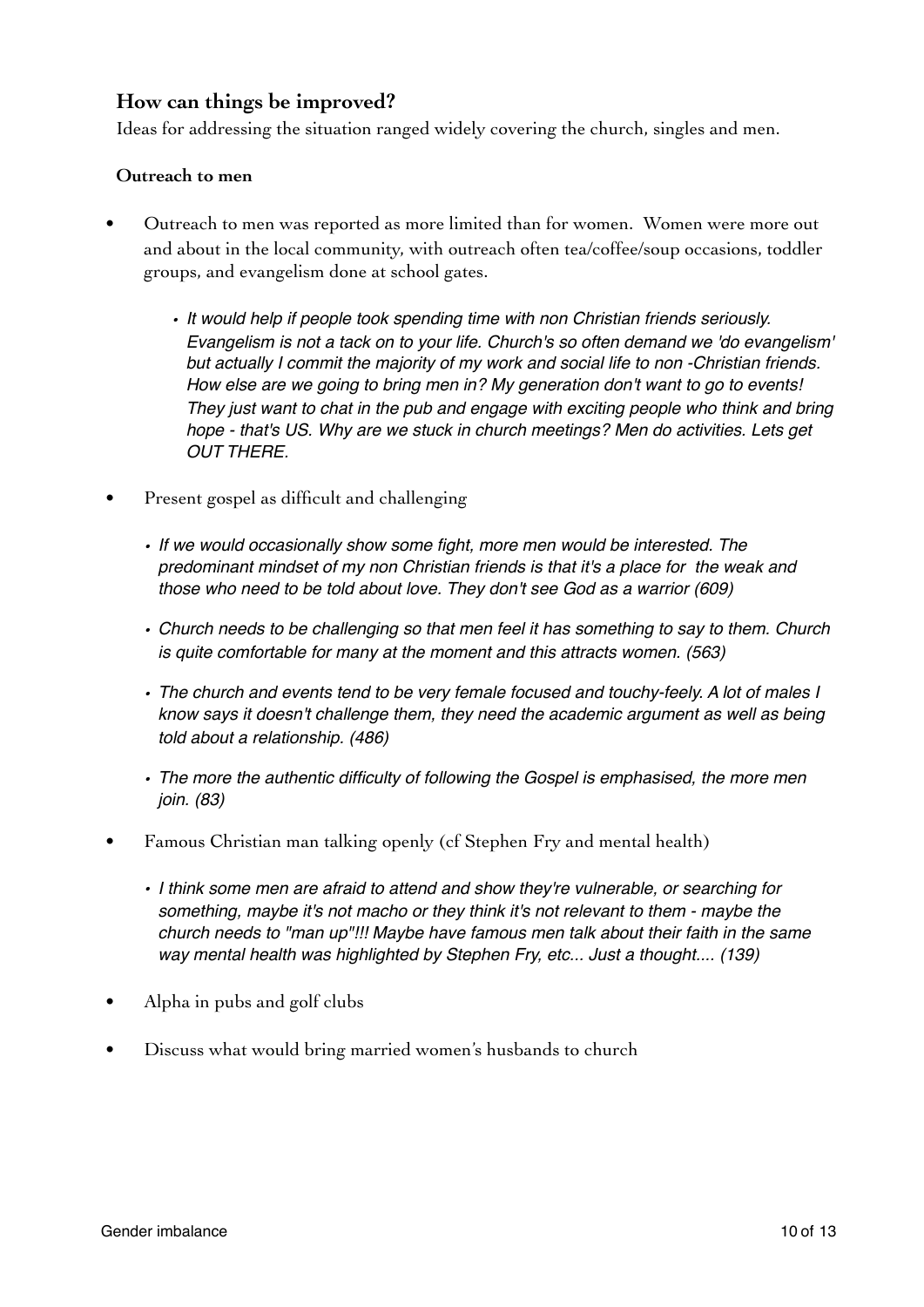# **Supporting men in church.**

- Men need men
	- *• If the churches are full of women, it deters men from exploring church attendance they don't like being in a minority. (584)*
- More worship appropriate to men (songs, activities)
	- *• As a man, this bothers me a fair bit. The church as a whole, although generally run by men, has developed an incredibly feminine nature. A typical church service bears no resemblance to anything my non-christian male friends would go to in the course of things...we stand around and sing songs to a man about how beautiful he is, then a someone comes on stage and tells us to be nice to each other and get in touch with our feeling. Ok, so that's a bit of a hyperbole, but I generally don't feel that a church service is an event I can invite my friends to and still be taken seriously afterwards. This is not how it should be! In England we really struggle with a lack of good male role-models in the church. When my friends come along, I just don't think they see many men in the church who they can look at and say 'I want to be more like him!'. Perhaps they would if they understood who Jesus was, but they don't. There are some great men in my church but it isn't obvious at first glance. (482)*
- Preach ethics not creeds
	- *• Most churches these days involve a certain amount of contradiction ( e.g. teaching people to be honest, and at the same time teaching a creed which probably most of the congregation recognise has elements that are not true, or merely contingent on history having unfolded in a particular way). I think woman are either socially or biologically predisposed towards being better at dealing with conflict and contradiction, whereas men prefer things to be straightforward. I think this is the reason why there are more women in church than men. This could be improved by giving more emphasis to ethics than to theological creeds. (325)*
- Sports and activities
- Acknowledge work behind scenes (DIYers etc.)
	- *• We need to focus on mens' needs and styles of relating and appreciate their masculinity. Our worship, small groups and community activities are largely feminine in their style. We should applaud the church football team, say thank you to the DIYers, do treks in the wilderness as well as pot luck lunches, point out Jesus's male characteristics (594)*
- Events with speakers (although avoid dreadful curry nights and breakfast meetings).
	- *• The church needs to be more male friendly! Events to attract young men, and middle aged men. Ministry that helps men with their faith, talks about sex, marriage, and single life.We need male leaders that are modern and forward looking. My church has a lame mens curry night, that does not attract the younger men in the church, who find it boring. (266)*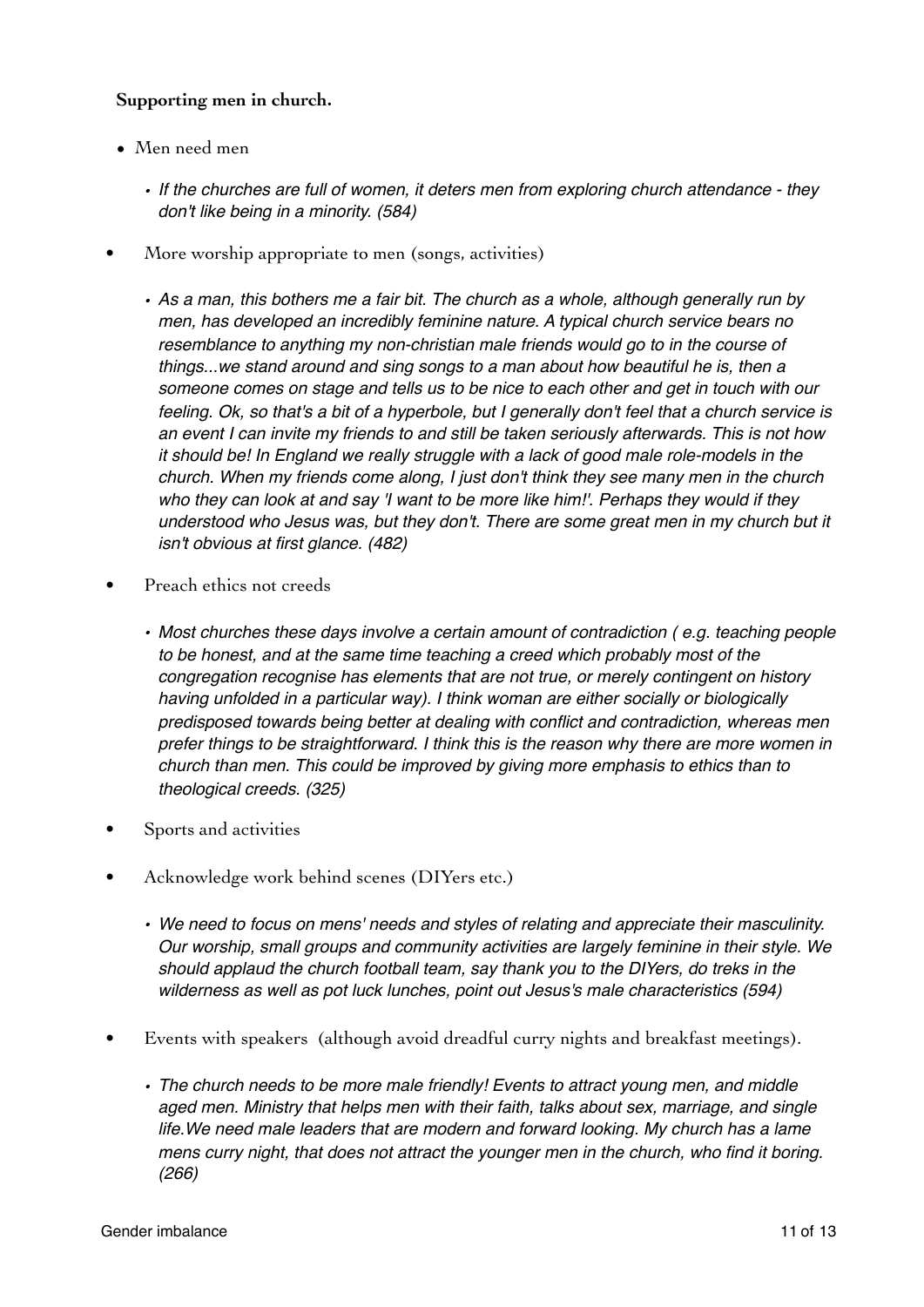- *• I think the main problem is the femininity of the church. My pastor suggested a fight club for the guys - obviously a terrible idea but anything's got to be better that these pathetic 'men's breakfasts' and 'curry nights' everyone seems to be doing at the moment.*
- *• How to improve the imbalance? So many men in society and in church are confused about their identity. Feminism taught them the lie that they were more or less dispensable, even for having children (you can have a sperm donor you don't even know), for some time they were told they should be softies, then the were told they needed to be Rambos. Poor guys! Good practical teaching and encouragement from man to man is necessary in church. (583)*

# **Singles meeting**

- More local churches coming together around singles
- More singles social networking, conferences and events, with equal numbers
	- *• I think there should be more conferences for christian singles promoting help for both men and women to meet their partner. In my church I will never meet anyone as there is more hope of me becoming old and grey than meeting a christian man. (2)*
	- *• Improvement could be made by building a network of affordable or free events in local areas (not just London) where Christians of all ages can meet without the stigma of being a 30, 40, 50 something and where the building of relationships based on mutual interests and attraction in a non threatening and non cheesy way can be developed. The secular world seems to have embraced the social networking approach however the Christian world appears to be quite ageist and behind the times in its approach to who will be attracted to who and this then marginalises people even more. (171)*
- Support dating and how to date, teach appropriate behaviour. In addition to all the explicit and implicit issues arising from the comments above:
	- *• Guys are definitely wary about any new female wanting to be friends with them as they seem to think all of us are desperate to marry them! I think that some solid understanding of male/female dynamics would be good. (443)*
	- *• It's not just a case of numbers of men and women in church, it's also allowing people to make mistakes and not putting pressure on people to get married when it might not be the right time for them or the right partner. (372)*
	- *• It makes it very difficult to meet any potential partner after age about 30. It means there is competition for any single man that does appear. Things could be improved by a complete revisiting of what it means to follow Christ in our culture.*